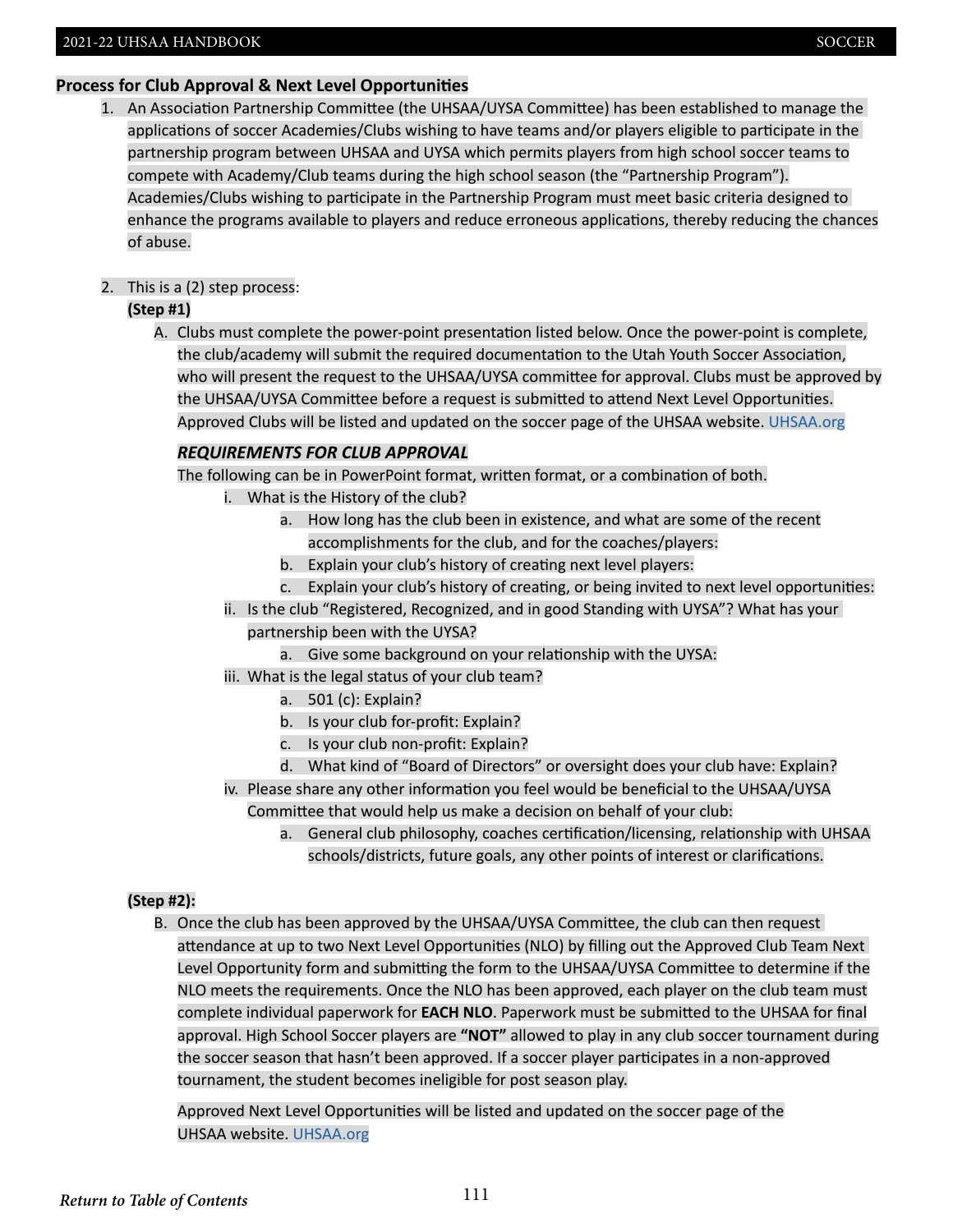# UTAH HIGH SCHOOL SAA Activities Association

199 East 7200 South Midvale, Utah 84047 P: 801-566-0681 F: 801-566-0633 uhsaa.org

# **Next Level Opportunity Showcase Club Request**

To whom it may concern:

This letter is to inform you that \_\_\_\_\_\_\_\_\_\_\_\_\_\_\_\_\_\_\_\_\_\_\_\_\_\_\_\_\_\_\_\_\_\_\_\_\_\_\_Soccer Club has been selected to play in the following event:

Competition: \_\_\_\_\_\_\_\_\_\_\_\_\_\_\_\_\_\_\_\_\_\_\_\_\_\_\_\_\_\_\_\_\_\_\_\_\_\_\_\_\_\_\_\_\_\_\_\_\_\_\_\_\_\_\_\_\_\_\_\_\_\_\_\_\_\_

Date:

We request the opportunity for our club team to participate in this next level opportunity, in compliance with the Interps & Guidelines 1.12.1 of the Limited Team Membership rule, on page 40 of the UHSAA Handbook.

We certify that our club team has been officially recognized and certified by the UHSAA/UYSA as a qualified and vetted club through the official process, to be able to request this event.

Listed below are the names of the students who will be involved in the next level opportunity, if approved by the UHSAA/UYSA committee.

| Name | School | Grade | <b>Name</b> | School |
|------|--------|-------|-------------|--------|
|      |        |       |             |        |
|      |        |       |             |        |
|      |        |       |             |        |
|      |        |       |             |        |
|      |        |       |             |        |
|      |        |       |             |        |
|      |        |       |             |        |
|      |        |       |             |        |
|      |        |       |             |        |
|      |        |       |             |        |
|      |        |       |             |        |
|      |        |       |             |        |
|      |        |       |             |        |

# Grade **Case Contract Contract Contract Contract Contract Contract Contract Contract Contract Contract Contract Contract Contract Contract Contract Contract Contract Contract Contract Contract Contract Contract Contract Con**

## **Signatures**

Printed Name of Club Coach Signature of Club Coach Signature of Club Coach Signature of Club Coach

Printed Name of Club Representative Signature of Club Representative

Printed Name of UHSAA Representative Signature of UHSAA Representative